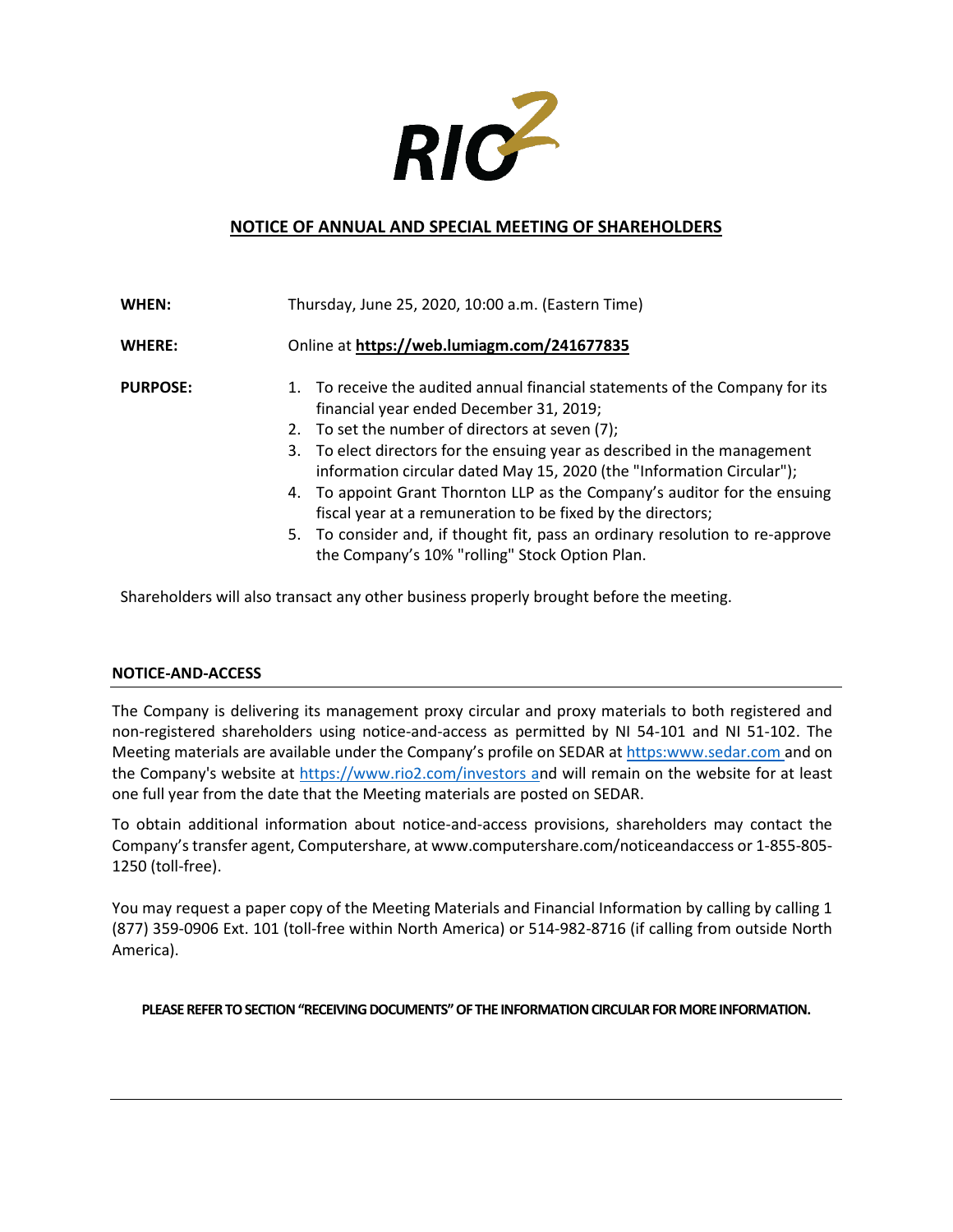### **MEETING FORMAT**

The health and safety of our Board of directors, employees, communities, shareholders and stakeholders in general are a priority for Rio2 Limited, for this reason, in light of the COVID-19 pandemic, the Company will hold a virtual only Annual and Special Meeting of Shareholders in 2020.

**This will be a completely virtual Meeting, to be conducted via live webcast, where all Shareholders regardless of geographic location will have an equal opportunity to participate online. Shareholders will not be able to attend the Meeting in person.**

Registered Shareholders and their duly appointed proxyholders can attend, participate and vote at the Meeting online, all in real time, at **https://web.lumiagm.com/241677835**, provided they are connected to the Internet and comply with all of the requirements set out in the Circular. Beneficial Shareholders (being Shareholders who hold their Common Shares through a broker, investment dealer, bank, trust company, custodian, nominee or other intermediary) will be able to attend the Meeting, ask questions and vote, all in real time, only if they duly appoint themselves as their own proxy holder and comply with all of the requirements set out in the Circular relating to that appointment and registration.

### **VOTING**

You may vote your shares on the Internet, by phone, fax, mail, or by attending the virtual meeting at **https://web.lumiagm.com/241677835.** Please refer to the instructions on your separate proxy or voting instruction form on how to vote using these methods.

Please refer to the instructions provided in section "Voting at the Meeting" of the Information Circular for more information.

## **COMPLETED PROXIES OR VOTING INFORMATION FORMS MUST BE RECEIVED BY 10:00 A.M. (EASTERN TIME) ON JUNE 23, 2020.**

DATED at Vancouver, British Columbia, this 15<sup>th</sup> day of May, 2020.

BY ORDER OF THE BOARD

*(signed) "Alex Black"* 

Alex Black, President and Chief Executive Officer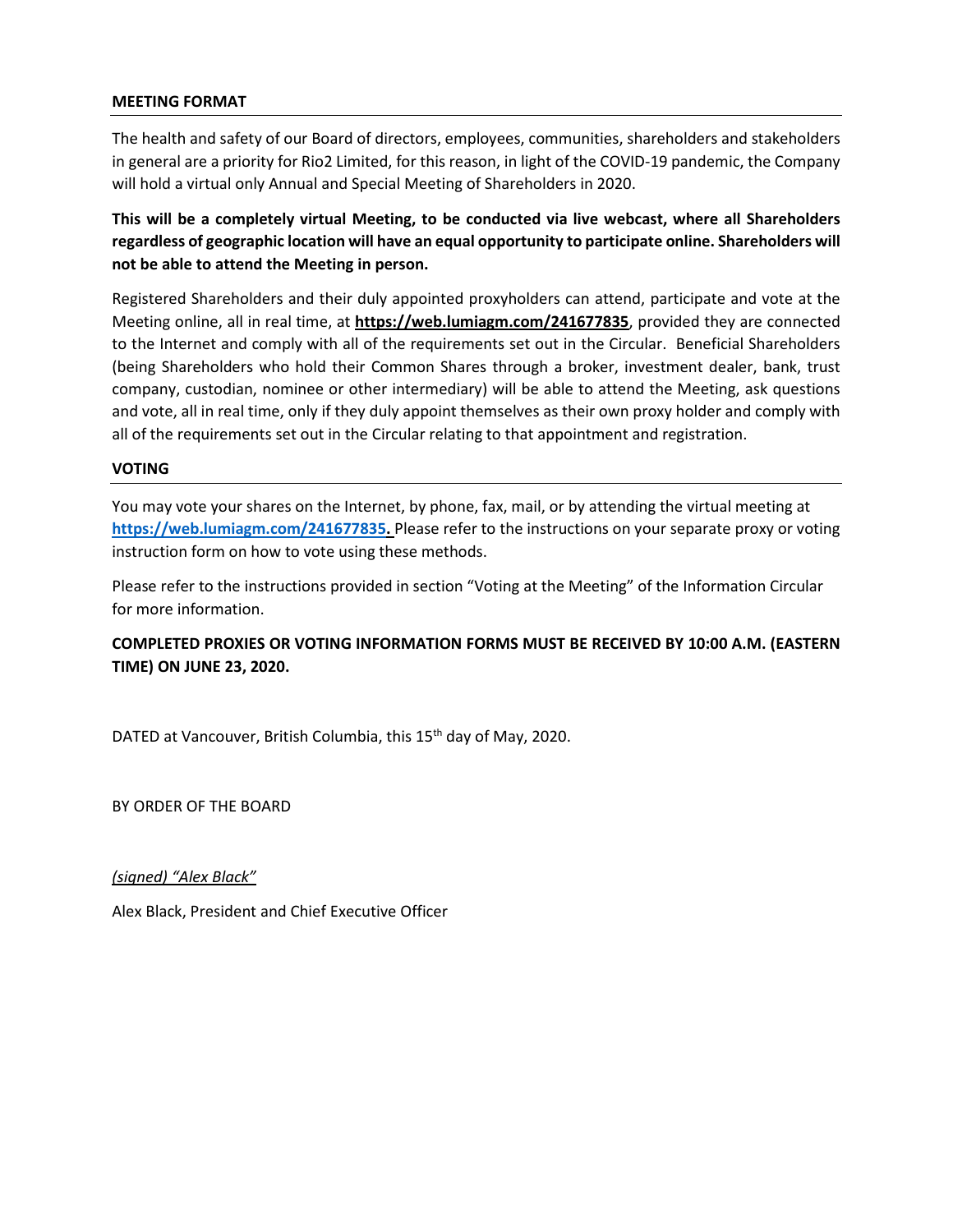

**Have questions about this notice? Call the Toll Free Number below or scan the QR code to find out more**

**Toll Free 1-866 964-0492** 



**www.computershare.com/ noticeandaccess** 

Fold

Fold

## **Notice of Availability of Proxy Materials for RIO2 LIMITED Annual General and Special Meeting**

### **Meeting Date and Location:**

10:00 am (Eastern Time)

**When:** June 25, 2020 **Where:** Online at https://web.lumiagm.com/241677835

You are receiving this notice to advise that the proxy materials for the above noted securityholders' meeting are available on the Internet. This communication presents only an overview of the more complete proxy materials that are available to you on the Internet. We remind you to access and review all of the important information contained in the information circular and other proxy materials before voting.

The information circular and other relevant materials are available at:

## **www.rio2.com/investors OR www.sedar.com**

## **How to Obtain Paper Copies of the Proxy Materials**

Securityholders may request to receive paper copies of the current meeting materials by mail at no cost. Requests for paper copies may be made using your Control Number as it appears on your enclosed Voting Instruction Form or Proxy. To ensure you receive the materials in advance of the voting deadline and meeting date, all requests must be received no later than June 15, 2020. If you do request the current materials, please note that another Voting Instruction Form/Proxy will not be sent; please retain your current one for voting purposes.

### **For Holders with a 15 digit Control Number:**

Request materials by calling Toll Free, within North America - 1-866-962-0498 or direct, from Outside of North America - (514) 982-8716 and entering your control number as indicated on your Voting Instruction Form or Proxy.

To obtain paper copies of the materials after the meeting date, please contact 1-877-359-0906.

#### **For Holders with a 16 digit Control Number:**

Request materials by calling Toll Free, within North America 1 (877) 359-0906 Ext. 101 or direct, from Outside of North America - 1 (604) 260-2696 Ext. 101 and providing your control number as indicated on your Voting Instruction Form.

To obtain paper copies of the materials after the meeting date, please contact 1-877-359-0906.